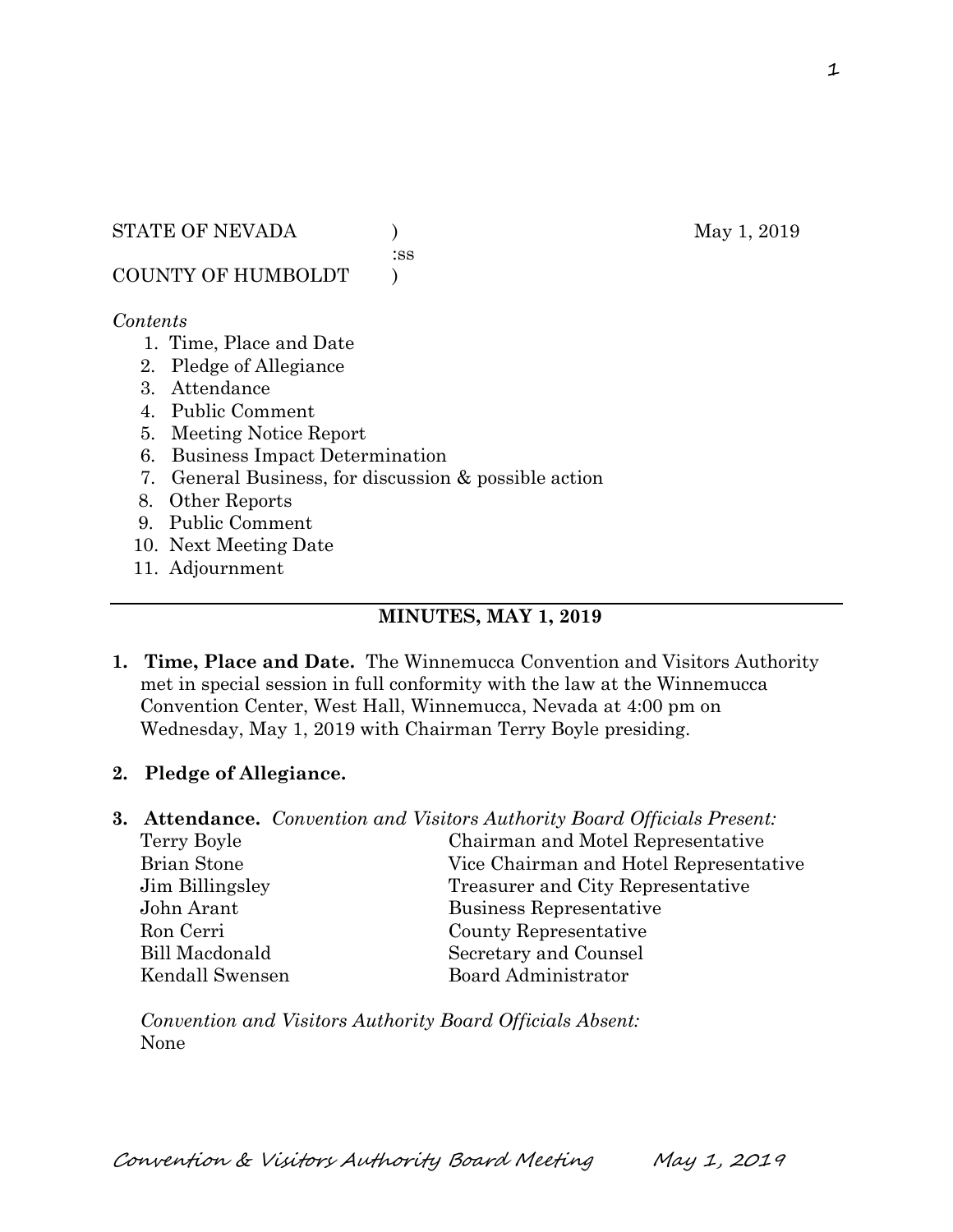*Staff Members Present:*  Kim Petersen Director Shelly Noble Administrative Clerk

*Staff Members Absent:*  None

*Others Present:* 

Ashley Maden The Humboldt Sun

#### **4. Public Comment**

No public comment.

## **5. Meeting Notice Report.**

Chairman Boyle reported that notice, including meeting agenda, was posted by Shelly Noble by 9:00 am Friday, April 26, 2019 at Humboldt County Library, Court House, Post Office, City Hall and Convention Center West Hall. No persons have requested mailed notice during the past six months.

**6. Business Impact Determination.** Chairman Boyle asked whether any agenda item proposes the adoption by the city or by the county or by the WCVA of any rule, including any ordinance or resolution which would impose, increase or change the basis for the calculation of a fee that is paid in whole or in substantial part by businesses, which would impose a direct and significant economic burden upon a business or directly restrict the formation or expansion of a business, pursuant to NRS Chapter 237? The Chairman called for board or public input thereon; Counsel reported there was no agenda problem; there was no public input thereon. Action was taken.

 *Jim Billingsley made a motion that there appears to be no business impacting fee matter on today's agenda. The motion carried, 5-0.* 

# **7. General Business, for discussion & possible action**

 **7.1 Review of proposals received in response to WCVA RFP-2019-2 Request for Proposal for feasibility study on the future of Joe Mackie Hall, possible approval of proposal found by the Board to be in the best interest of WCVA and the community.** 

We received one response to our Request for Proposal on this project. This was from Steve Nielsen & P3 Partners, the organization who made a presentation to this board in February about the process they use for public/private projects. Kim was approached by a few contractors who had questions about the project but, ultimately, we received only one proposal. The P3 packet was distributed to the board for their review. Earlier this afternoon Kim received the consulting agreement from P3 but he has not had time to go over it yet. In the RFP, P3 required a \$50,000 fee to begin the feasibility study and preliminary work. At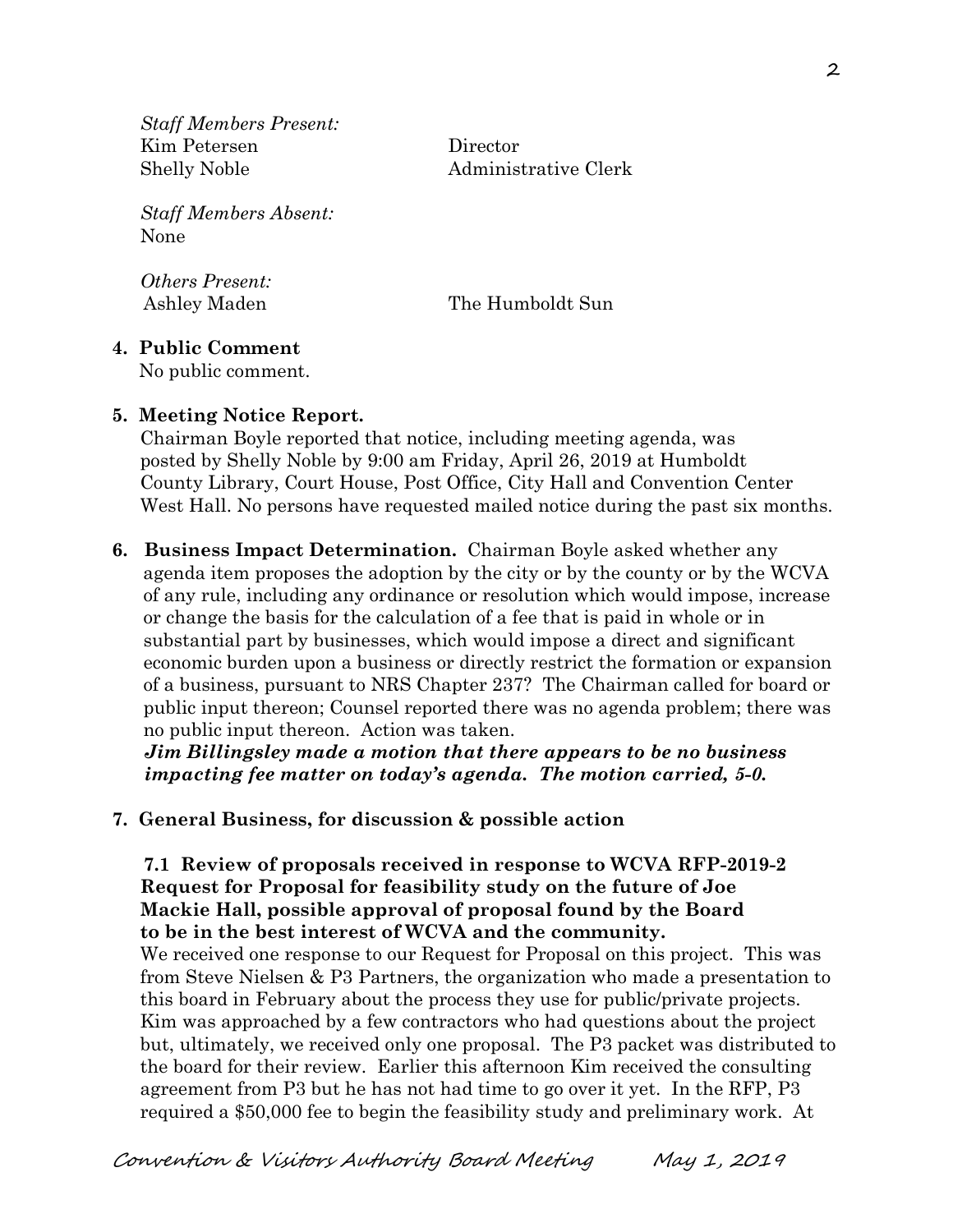our meeting in February Mr. Nielsen stated this fee would be \$25,000. When Kim questioned this discrepancy Mr. Nielsen stated he would honor the \$25,000 amount he quoted and the adjusted amount of \$25,000 is stated in the consulting agreement. Mr. Nielsen is also asking for up to \$6,000 in travel expenses. The board was amenable to this. If the board approves this proposal today, Mr. Nielsen will have a preliminary report for them to review at the May 22 regular meeting. There was a lot of discussion about the type of information that will be gathered, how it will be gathered and what kind of time frame we're looking at. Another concern is the need to be able to afford to operate the facility once it is completed and the pros and cons of proceeding with this type of public/private venture vs the more traditional approach used for public projects. Even after going over the proposal, the board was unclear as to exactly what was covered in the \$25,000 strategic plan fee and wanted Kim to get clarification on this. Once these questions have been addressed, the board would like to proceed so that this process can begin. *John Arant made a motion to accept the proposal from P3 Partners, as presented, contingent upon:* 

- 1. Bill's review and approval of the Consulting and Predevelopment Agreement.
- 2. Kim contacting Steve Nielsen with the questions on specific items to be included in the strategic plan fee, including time frame of preliminary reports and design and the benefits of proceeding with this type of public/private partnership.

*Once Kim has received responses to these questions, he will forward them by email to board members for their input. The board will allow five days for these concerns to be addressed, which would be Tuesday, May 7. If the concerns have been addressed satisfactorily, the \$25,000 strategic plan fee (50% to be paid up front, as per the consulting agreement) and this proposal are approved. Motion carried, 5-0.* 

**14. Public Comment** 

None.

## **15. Regular Business. Next Meeting. The Board confirmed the next regular meeting date of Wednesday, May 22, 2019, 4:00 pm.**

## **16. Adjournment.** *Jim Billingsley made a motion to adjourn this meeting. Motion carried, 4-0.*

The meeting was adjourned to the next regular meeting, or to the earlier call of the Chairman or to the call of any three (3) members of the Board on three (3) working days notice.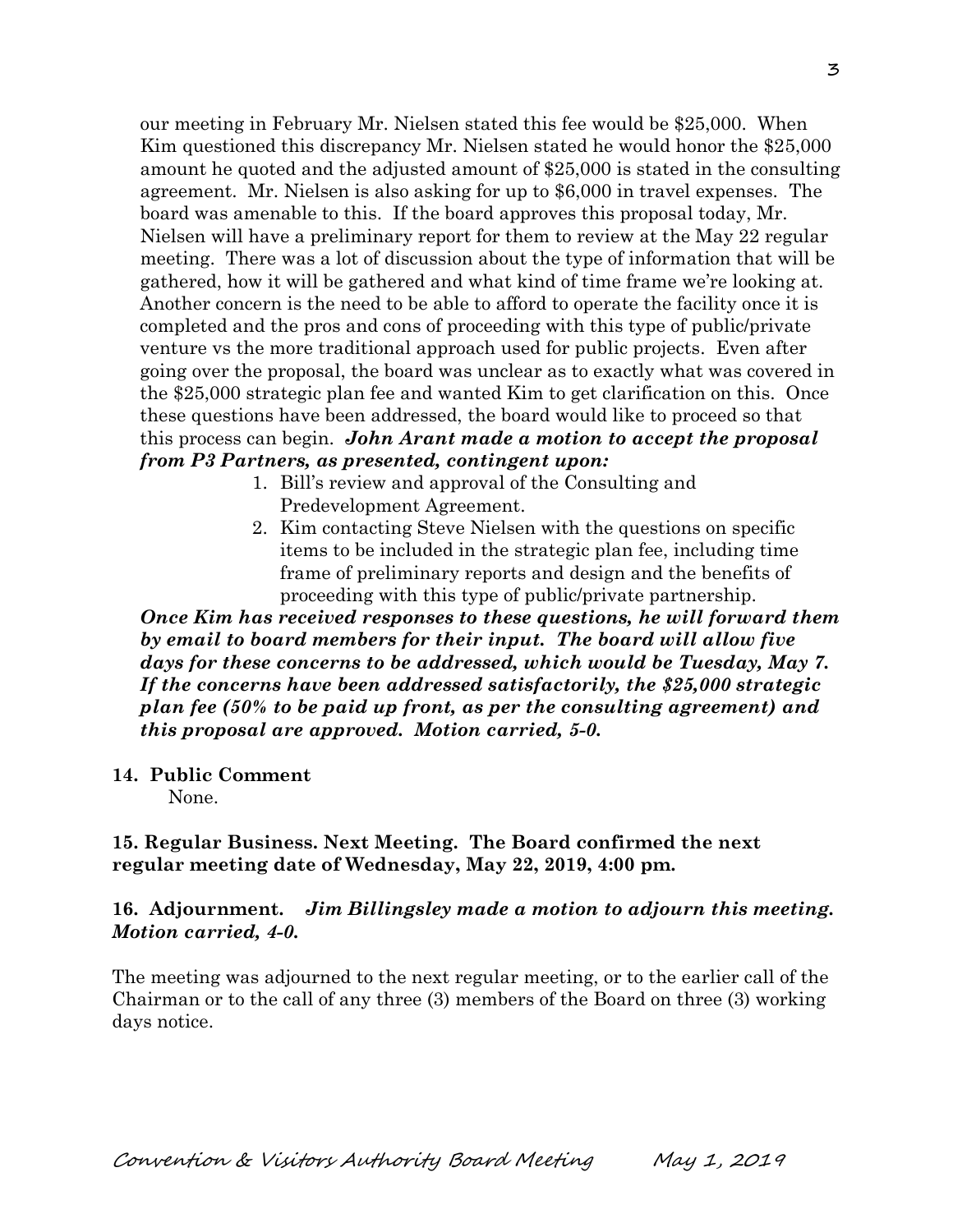Respectfully submitted,

Shelly Noble

APPROVED ON \_\_\_\_\_\_\_\_\_\_\_\_\_\_\_\_\_\_\_\_\_\_\_\_\_\_\_\_, 2019

As written\_\_\_\_\_\_\_\_\_\_\_\_\_\_\_

As corrected \_\_\_\_\_\_\_\_\_\_\_\_\_

Winnemucca Convention & Visitors Authority Board

 $\_$  ,  $\_$  ,  $\_$  ,  $\_$  ,  $\_$  ,  $\_$  ,  $\_$  ,  $\_$  ,  $\_$  ,  $\_$  ,  $\_$  ,  $\_$  ,  $\_$  ,  $\_$  ,  $\_$  ,  $\_$  ,  $\_$  ,  $\_$  ,  $\_$  ,  $\_$  ,  $\_$  ,  $\_$  ,  $\_$  ,  $\_$  ,  $\_$  ,  $\_$  ,  $\_$  ,  $\_$  ,  $\_$  ,  $\_$  ,  $\_$  ,  $\_$  ,  $\_$  ,  $\_$  ,  $\_$  ,  $\_$  ,  $\_$  , TERRY BOYLE BRIAN STONE Chairman and Vice Chairman and

Motel Representative Hotel Representative

\_\_\_\_\_\_\_\_\_\_\_ \_ \_\_\_\_\_\_\_\_\_\_\_\_\_\_\_ \_\_\_\_\_ \_\_\_ \_\_\_\_\_\_\_\_\_\_\_\_\_\_\_\_\_\_ JIM BILLINGSLEY RON CERRI Treasurer and City Representative County Representative

Convention & Visitors Authority Board Meeting May 1, 2019